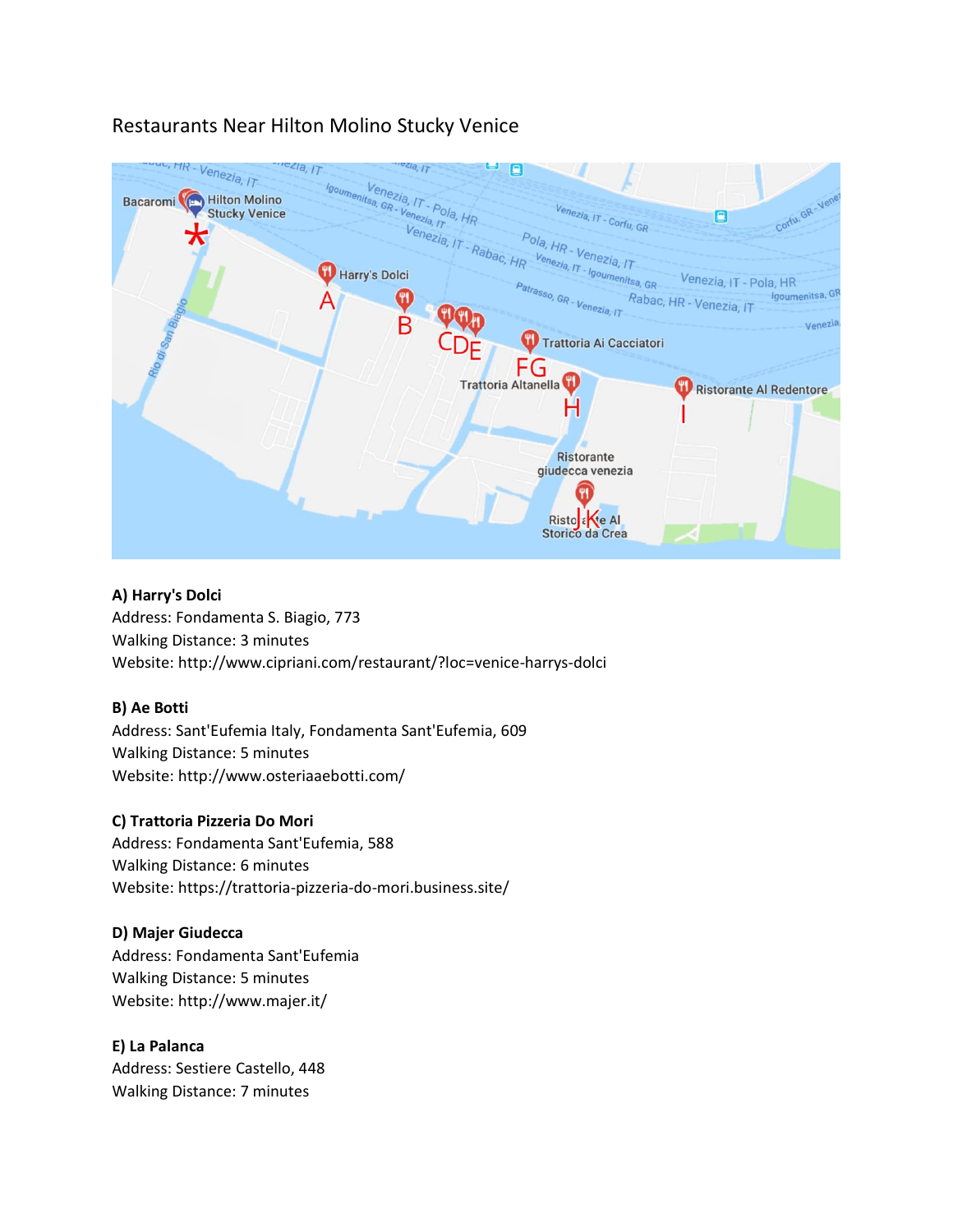Website: N/A

**F) La Foca** Address: Fondamenta Ponte Piccolo, 324 Walking Distance: 8 minutes Website: N/A

## **G) Trattoria Ai Cacciatori**

Address: Fondamenta Ponte Piccolo, 320 Walking Distance: 8 minutes Website: N/A

## **H) Trattoria Altanella**

Address: 268, Giudecca Walking Distance: 10 minutes Website: N/A

#### **I) Ristorante Al Redentore**

Address: Campo San Giacomo, 205/b Walking Distance: 12 minutes Website: http://alredentor.com/

## **J) Ristorante Giudecca Venezia**

Address: Fondamenta Fianco Ponte Lungo, 250 Walking Distance: 11 minutes Website: N/A

## **K) Ristorante Al Storico da Crea**

Address: Isola di Giudecca, 212 Walking Distance: 12 minutes Website: N/A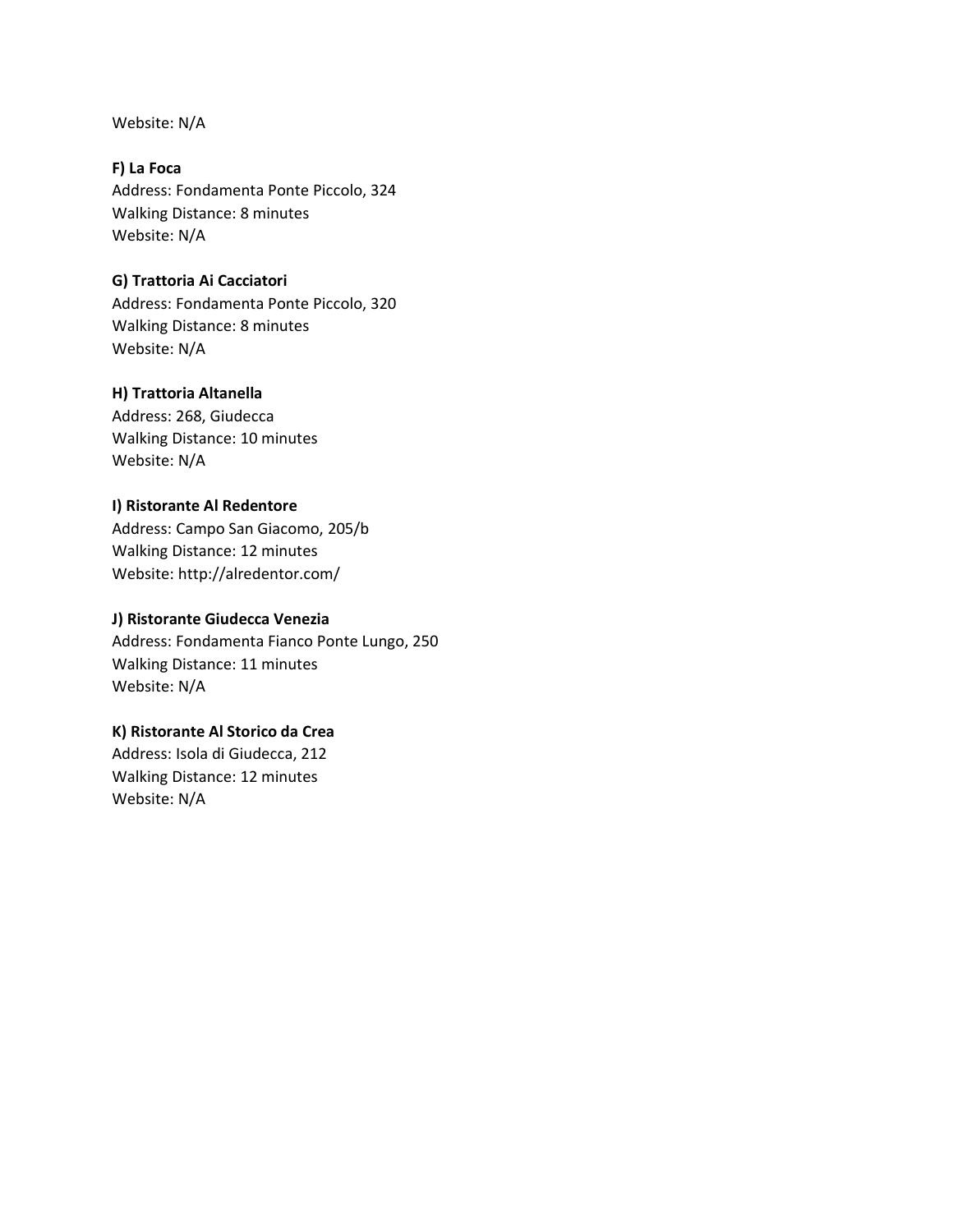

# **L) Trattoria San Basilio**

Address: Sestiere Dorsoduro, 1516 Walking Distance and Ferry: 12 minutes Website: N/A

# **M) Osteria Ca' Del Vento**

Address: Fondamenta de S. Basegio, 1518/A Walking Distance and Ferry: 12 minutes Website: http://www.osteriacadelvento.it/

# **N) Riviera Ristorante per Onnivori (Omnivorous Restaurant)**

Address: Fondamenta Zattere Al Ponte Lungo, 1473 Walking Distance and Ferry: 11 minutes Website: http://www.ristoranteriviera.it/

# **O) OKE**

Address: Sestiere Dorsoduro, 1414 Walking Distance and Ferry: 10 minutes Website: http://www.okevenezia.com/

# **P) Osteria Al Squero**

Address: Dorsoduro, 943-944 Walking Distance and Ferry: 8 minutes Website: https://osteriaalsquero.wordpress.com/

# **Q) Al Bottegon**

Address: Fondamenta Nani, 992